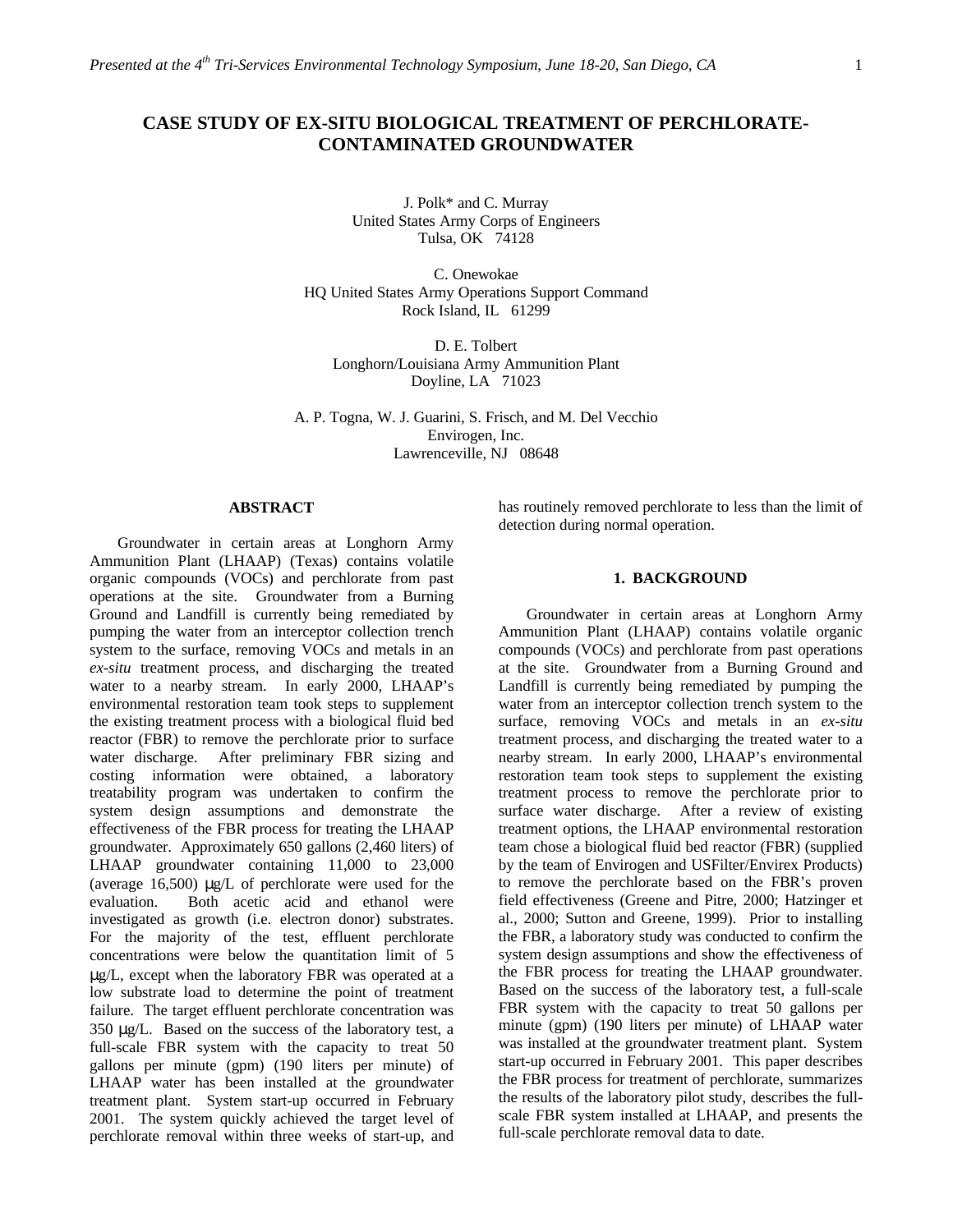### **2. THE FBR PROCESS**

The effectiveness of a biological system is dependent on maintaining a highly active biomass concentration in the bioreactor. Fixed-film bioreactors cultivate organisms that prefer to grow attached to surfaces. FBRs are highly efficient fixed-film bioreactors that rely on the immobilization of microbes on a hydraulically fluidized bed of media particles (Figure 1). These particles provide an extremely large surface area for growth of biological films, thus producing a large amount of biomass in a small reactor volume. The bed of particles is fluidized to reduce back-pressure resistance to flow by directing reactor influent passes through a distribution system at the bottom of the bed that establishes a uniform upflow velocity distribution within the fluidized bed. The fluidization rate is constant and set at a rate that causes a 25 to 30 percent expansion of the bed. As biological films grow on the particles, making them less dense, the bed further expands. Feed flow and recycle flow are blended to provide the necessary up-flow velocity for fluidization. The choice of media depends on the nature and concentration of the target compounds to be treated. Sand is sometimes chosen for treatment of water containing high concentrations of organics, where the inventory of biomass in the FBR is expected to be large (i.e., high biofilm growth applications). Granular activated carbon (GAC) is often selected when the treatment criteria is very stringent [i.e., treatment down to μg/L levels]. If needed, oxygen is supplied by a bubbleless aeration device (shown in Figure 1).



Figure 1. General FBR system process schematic

For treatment of perchlorate (and nitrate), oxygen is not added to the reactor. Instead, perchlorate (and/or nitrate) functions as the terminal electron acceptor, and an appropriate electron donor (typically an organic substrate) is added to the reactor in an amount sufficient to consume all the perchlorate (and residual oxygen and nitrate) present. Several microbial strains have been identified with the ability to degrade perchlorate by using the molecule as a terminal electron acceptor during growth on either an inorganic or organic substrate. The enzymatic pathways involved in perchlorate reduction have yet to be fully elucidated. However, a perchlorate reductase enzyme appears to catalyze an initial two-step reduction

of perchlorate  $(CIO<sub>4</sub>)$  to chlorate  $(CIO<sub>3</sub>)$  and then chlorite  $(CIO<sub>2</sub>)$ . The chlorite is further reduced by a chlorite dismutase enzyme to chloride  $(CI)$  and oxygen  $(O_2)$ . Thus, the microbial degradation of perchlorate produces two innocuous products, chloride and oxygen.

### **3. LHAAP FBR TREATABILITY STUDY**

### **3.1 Overview**

The laboratory FBR treatability program was designed to generate process data for use in designing and assessing the performance of a full-scale FBR to treat the LHAAP groundwater. Operating parameters were evaluated using two different electron donors (carbon sources). The program consisted of four phases:

- Phase 1: Sample characterization;
- Phase 2: Start-up and acclimation of biomass;
- Phase 3: Steady operation of the laboratory FBR system;
- Phase 4: Data interpretation and report generation.

#### **3.2 Laboratory System Description**

The laboratory FBR system was constructed of glass, stainless steel, and Teflon® materials to minimize abiotic chemical losses. The system had a total liquid volume hold-up of approximately 4 liters with an empty bed volume of approximately 1,000 mL. Figure 2 is a process flow schematic of the laboratory FBR system.



Figure 2. Laboratory FBR flow schematic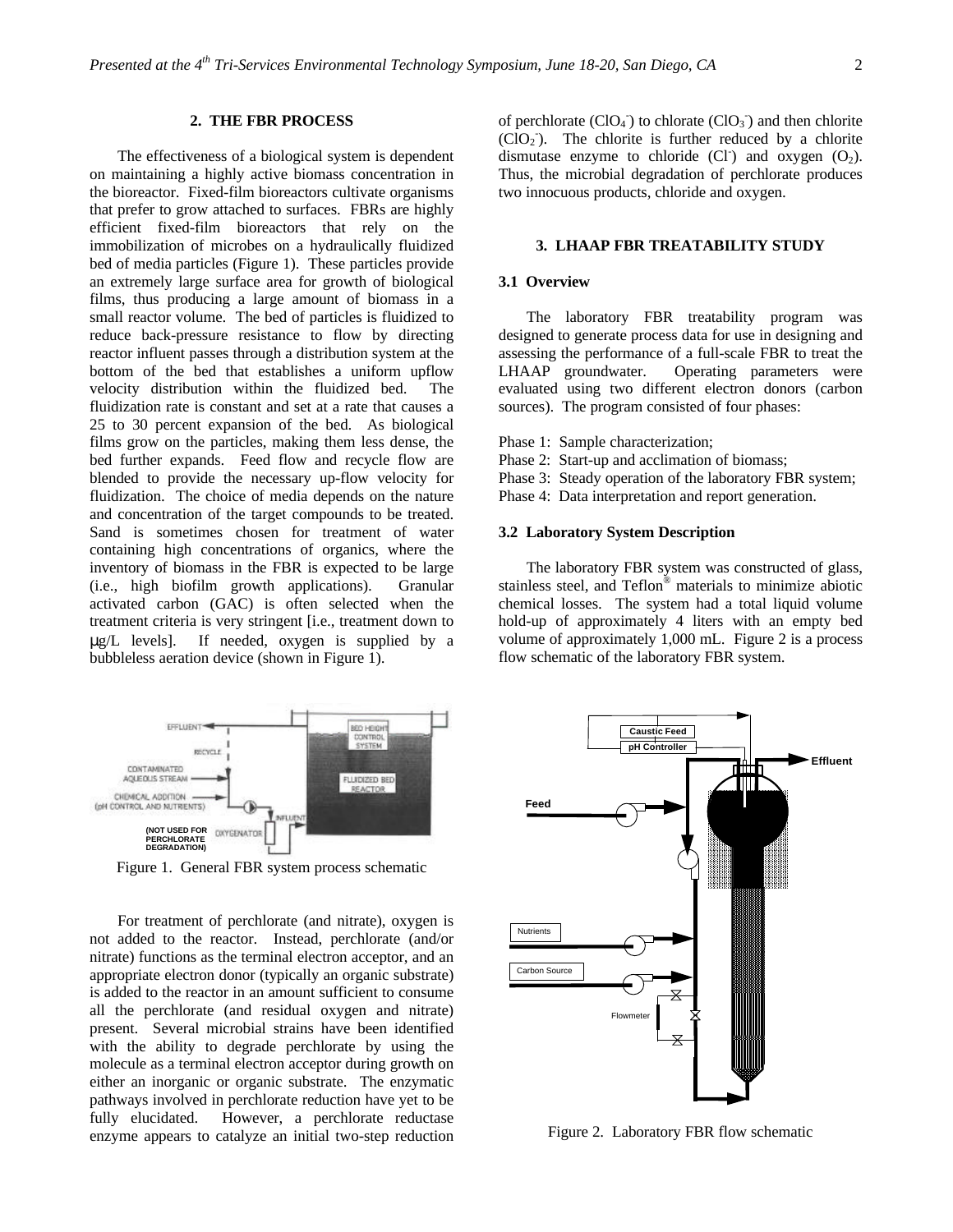Groundwater samples from LHAAP were shipped to Envirogen in 55-gallon (200-liter) drums for processing through the laboratory FBR. The drums were kept in a cool environment prior to use. The groundwater feed to the FBR was introduced in the recycle line on the downstream side of the recycle pump. Based on the concentrations of perchlorate present, GAC was chosen as the biofilm support media for this application. Both acetic acid and ethanol were investigated as electron donor substrates for the LHAAP groundwater. These carbon sources were added with a syringe pump into the combined feed and recycle flow (i.e. influent flow) of the FBR at doses equal to or greater than the minimum theoretical amounts [i.e. minimum total organic carbon (TOC) requirements] needed to reduce all the perchlorate, chlorate, nitrate, and oxygen present in the feed, as well as support growth of biomass. The equations used to determine these amounts are similar to those used for nitrate reduction (i.e., denitrification) reactions (USEPA, 1993). The GAC bed in the reactor was initially charged to give a settled bed volume of approximately 800 mL, and was fluidized to approximately 1,000 mL using a peristaltic pump on the recycle line. The reactor pH was controlled by direct addition of caustic. A portion of the liquid that overflowed the top of the reactor was recycled to maintain fluidization; the balance exited as treated effluent.

The laboratory FBR system operated 24 hours a day, 7 days a week. The pre-acclimation of biomass (Phase 2) was accomplished by pumping a synthetic feed containing approximately 25,000 μg/L of perchlorate through the FBR. Pre-growth of biomass compresses the time required to attain steady-state conditions, thereby shortening the overall length of the test program. Groundwater was fed to the laboratory FBR during Phase 3 such that the hydraulic retention time (HRT) through the laboratory unit was the same as that which would occur if 50 gpm (190 L/min) were processed through a standard 5-ft (1.5-m) diameter full-scale FBR (i.e., standard EFB-5.0 design). Key process variables were routinely monitored and/or controlled, including pH, nutrient concentrations, perchlorate concentrations, and soluble TOC concentrations. Soluble nutrients  $[ammonia-nitrogen (NH<sub>3</sub>-N)$  and ortho-phosphatephosphorus  $(PO<sub>4</sub>-P)$ ] were continually added to the liquid in the recirculation line using a peristaltic pump to maintain residual NH<sub>3</sub>-N and PO<sub>4</sub>-P levels greater than 2 mg/L in the effluent. The pH of the reactor contents was automatically controlled through the addition of sodium hydroxide (NaOH). Influent and effluent grab samples were collected periodically for analysis of perchlorate and other compounds (see below). The quantitation limit for perchlorate was 5 μg/L. The temperature of the reactor was maintained at ambient conditions (70-75°F or 21-  $24^{\circ}$ C).

# **3.3 Sampling and Analytical Methods**

The initial wastewater characterization during Phase 1 was performed on a representative sample of the material received. The analytical methods used are outlined in Table 1. These same methods were used during the operation of the FBR in Phase 3. Additional analyses for chloride and sulfide were conducted in Phase 3 using EPA Methods 300.0 and 376.1, respectively. A standard toxicity screening assay was also conducted during Phase 1 to determine if anything inhibitory or toxic to microbial growth was present in the LHAAP groundwater; from the results of this assay, it was determined that nothing toxic was present.

During the operation of the laboratory FBR system, a log was maintained to record flowrates, temperatures, pH, dissolved oxygen (DO) readings, oxidation/reduction potential (ORP), and other pertinent operating data. Influent and effluent grab samples were collected as needed to assess the performance of the system.

# **3.4 Results and Conclusions**

Twelve 55-gallon (200-liter) drums of treated groundwater from LHAAP arrived on 22 May 2000. These samples were collected after the LGAC unit at the LHAAP Groundwater Treatment Plant (following air stripping and metals precipitation also). The contents of three drums were analyzed for DO, perchlorate, chlorate, nitrate-nitrogen, and other components. The results are shown in Table 1. The groundwater samples contained an average of 3.8 mg/L of DO, 14.7 mg/L of perchlorate, 0.5 mg/L of chlorate, and 1.9 mg/L of nitrate-nitrogen. The samples contained minimal amounts of metals, suspended solids, organics, ortho-phosphate, and ammonia-nitrogen. Sulfate concentrations were approximately 300 mg/L.

The LHAAP groundwater began being processed through the laboratory FBR on 13 June 2000 following the Phase 2 start-up period. The flowrate of groundwater through the FBR was generally maintained at the flow needed to duplicate the hydraulic retention time (HRT) through a standard 5-ft diamater full-scale FBR (EFB-5.0) treating 50 gpm (190 L/min). For the first 3.5 weeks of testing, ethanol was used as the electron donor carbon source, and was added to the FBR at a rate that was higher than the theoretical requirement for complete reduction of all the perchlorate, chlorate, nitrate, and oxygen in the feed (including the amount of ethanol required for biomass growth). For the following 1.5 weeks of testing, the ethanol addition rate was reduced to the minimum theoretical requirement. For the final 3 weeks of testing, the electron donor carbon source was changed to acetic acid, and was fed at approximately the same excess TOC level as the initial feedrate of ethanol.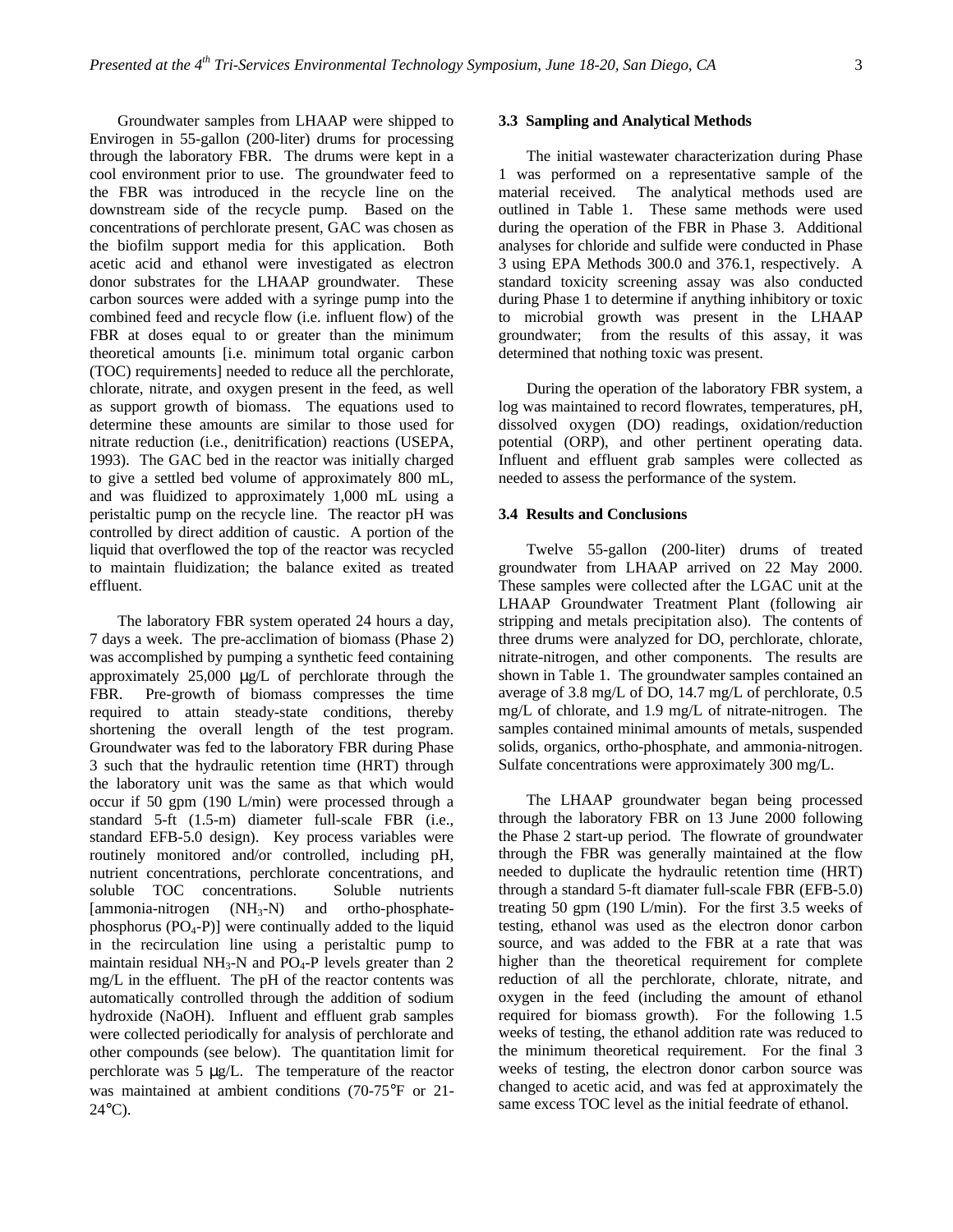The treatability program ran smoothly, except for three periods when the groundwater feed supply to the FBR was interrupted due to problems with the feed pump. These events are shown in Figure 3, which summarizes the influent and effluent perchlorate data during the test.

| Parameter                            | Method                          | Units         | Average                                                                                                              | Std. Dev.                          |
|--------------------------------------|---------------------------------|---------------|----------------------------------------------------------------------------------------------------------------------|------------------------------------|
| Oxygen                               | D.O. Probe                      | mg/L          | 3.8                                                                                                                  | 0.4                                |
| Perchlorate                          | EPA 314.0                       | mg/L          | 14.7                                                                                                                 | 0.4                                |
| Chlorate                             | EPA 300.0                       | mg/L          | 0.5                                                                                                                  | 0.0                                |
| Nitrate-N                            | EPA 300.0                       | mg/L          | 1.9                                                                                                                  | 0.1                                |
| Nitrite-N                            | HACH Method 8507                | mg/L          | 0.013                                                                                                                | 0.003                              |
| Ortho-phosphate-P                    | EPA 300.0                       | mg/L          | < 0.2                                                                                                                | Not Applicable                     |
| Ammonia-N                            | EPA 350.2                       | mg/L          | < 0.5                                                                                                                | Not Applicable                     |
| Sulfate                              | EPA 300.0                       | mg/L          | 303                                                                                                                  | 11.5                               |
| Chemical Oxygen Demand               | EPA 410.4                       | mg/L          | 30                                                                                                                   | 23.2                               |
| <b>Total Organic Carbon</b>          | EPA 415.1                       | mg/L          | <1                                                                                                                   | Not Applicable                     |
| Oil & Grease                         | EPA 413.1                       | mg/L          | Less than $10 \text{ mg/L}$ for a<br>composite sample                                                                | Not Applicable                     |
| <b>Total Suspended Solids</b>        | EPA 160.2                       | mg/L          | 10                                                                                                                   | 5.3                                |
| <b>Volatile Organic Contaminants</b> | SW-846 8260                     | mg/L          | Less than $0.10$ to $0.05$<br>mg/L for all on 8260 list<br>except for acetone @ 0.18<br>mg/L (one of two<br>samples) | Not Applicable                     |
| <b>Priority Pollutant Metals</b>     | EPA 200.7 and<br>EPA 245.1 (Hg) | $\text{ug/L}$ | Less than POL for all on<br>200.7 list (and Hg) except<br>for Ni $@$ 1.8 ug/L and Zn<br>$@165 \text{ ug/L}$          | $0.1$ for Ni<br>and<br>47.4 for Zn |
| Broth Tube Toxicity/Inhibition Test  | <b>Internal SOP</b>             | N/A           | Not Toxic or Inhibitory                                                                                              | Not Applicable                     |

Table 1. Initial Characterization of Water from LHAAP Groundwater Treatment Plant



Figure 3. Performance of laboratory FBR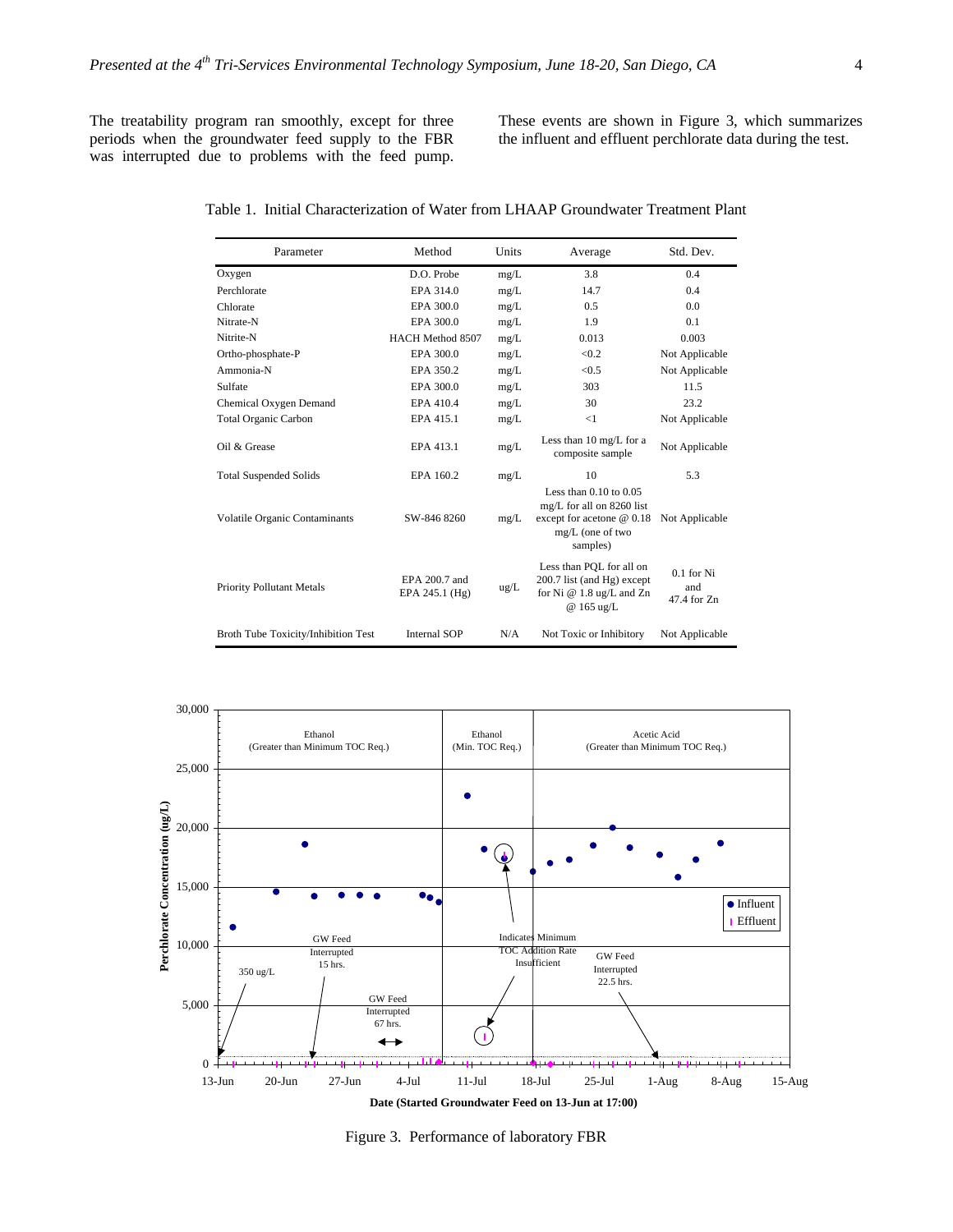An effluent perchlorate concentration of less than 350 μg/L (the target perchlorate level for LHAAP) was maintained throughout the project using either ethanol or acetic acid as the carbon substrate, except when the laboratory FBR was operated at the minimum theoretical TOC requirement. For the majority of the experiment, effluent perchlorate concentrations were below the quantitation limit of 5 μg/L. In summary, the data showed that a 5-ft (1.5-m) diameter Envirogen/USFilter Envirex Products FBR designed with a standard expanded bed height or greater will achieve the desired perchlorate effluent quality when treating 50 gpm (190 L/min) of LHAAP groundwater (after air stripping and metals precipitation).

### **4.0 LHAAP FULL-SCALE FBR SYSTEM**

## **4.1 FBR System Description**

Based on the success of the laboratory test, a fullscale FBR system with the capacity to treat 50 gpm (190 L/min) of LHAAP water has been installed at the groundwater treatment plant. System start-up occurred in February 2001. The electron donor carbon source for the reactor was chosen to be 50% acetic acid.

The FBR system at LHAAP is composed of a Fluidized Bed Reactor Vessel and an FBR Equipment Skid (see Figure 4). The reactor vessel is 5 ft (1.5 m) in diameter and 21 ft (6.4 m) tall. The influent to the FBR (i.e., the combined feed and recycle) is distributed through a proprietary distribution header at the bottom of the tank. This header is designed to distribute flow evenly and smoothly across the cross-sectional area of the reactor with a minimum amount of turbulence.

To remove excess biomass, there are two patented biomass separation systems at the top of the bed and a third (patent pending) in-bed media cleaning system which can be positioned anywhere along the bed vertically. These devices function to remove excess biomass from the surface of the carbon particles, preventing them from being carried out of the reactor. When biological growth occurs on the fluid bed media, the diameter of the media increases and its effective density is reduced, resulting in an expansion of the media bed beyond that due to fluidization of the bare carbon media. The excess biomass that is separated from the media exits the system through the effluent collection system. Stray carbon particles that exit in the reactor effluent are collected in a Media Capture Tank, and can be periodically pumped back to the reactor.

Feed water is drawn from an equalization tank and combined with recycled water from the FBR vessel at the suction of the influent pump(s). Acetic acid and inorganic

nutrients are metered into the water after the influent pump(s) at a rate proportional to the feed water supply to the system. The feed water leaves the FBR Equipment Skid and is piped to the FBR vessel. The treated water at the top of the reactor flows into a submerged recycle collector pipe and an effluent collector pipe under gravity. A portion of the fluid exits the system (i.e., the same volume as the feed to the system), while the balance is recycled back to the FBR vessel influent through the FBR Equipment Skid.



Figure 4. Full-scale FBR system at LHAAP during construction

### **4.2 FBR System Operation**

On February 16, 2001, the FBR was inoculated with approximately 10 cubic feet of pre-conditioned GAC containing biosolids acclimated to perchlorate removal. Within three weeks of inoculation, the system was achieving its treatment objective of <350 μg/L of perchlorate in the effluent. The groundwater flow to the FBR has varied from 20 to 50 gpm (75 to 190 L/min) over the first 110 days of operation, averaging 30 to 35 gpm (115 to 130 L/min). Figure 5 shows the perchlorate removal of the system over the first 110 days. During normal operation, the FBR system has routinely removed perchlorate to less than the limit of detection.